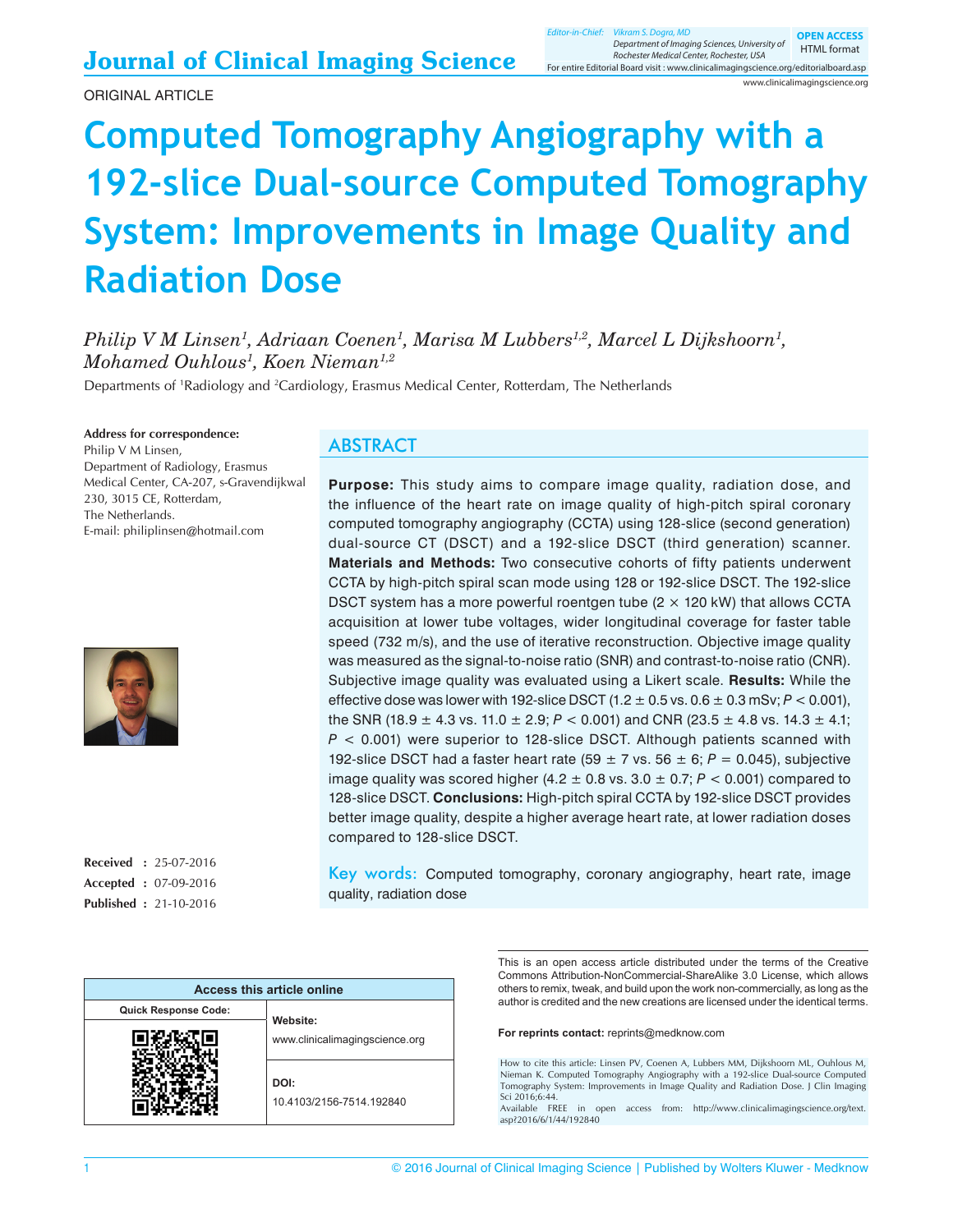## **INTRODUCTION**

Due to its high sensitivity and negative predictive value, coronary computed tomography angiography (CCTA) has emerged as a reliable noninvasive examination to rule out coronary artery disease (CAD).<sup>[1,2]</sup> However, exposure to radiation has remained an issue of concern.[3,4] Over the past decade, technical innovations have decreased the radiation dose associated with CCTA, while maintaining good diagnostic performance.<sup>[5,6]</sup>

For the second-generation 128-slice dual-source CT (DSCT) systems, a prospectively electrocardiogram (ECG)‑triggered high-pitch spiral scan mode was introduced by which the entire heart could be scanned within the time of a single heart cycle. While the detector collimation does not completely cover the heart for a stationary table position, the entire heart can still be scanned by accelerating the spiral pitch (table advancement) and extending the exposure window during the single‑beat acquisition. Previous studies have demonstrated that diagnostic image quality can be achieved at much lower radiation doses, particularly in patients with low heart rate.<sup>[7-9]</sup>

The 192‑slice (third generation) DSCT system offers several technical improvements such as faster gantry rotation speed (from 280 to 250 ms), increased longitudinal detector coverage from collimation coverage (from 38 mm for 128-slice DSCT to 58 mm for 192-slice DSCT), and a more powerful roentgen tube ( $2 \times 100$  kW for 128-slice DSCT vs.  $2 \times 120$  kW for 192-slice DSCT) that allows CCTA acquisition at tube voltages down to 70 kV. These improvements may allow for improved image quality, even at higher heart rates, while reducing radiation dose, when performing high-pitch spiral CCTA by 192‑slice DSCT. This has been shown in *ex* vivo studies by Morsbach et al.<sup>[10]</sup>

In this study, we investigated the differences in image quality, radiation dose, and the influence of the heart rate on image quality in high-pitch spiral CCTA performed by 128 and 192‑slice DSCT.

#### **MATERIALS AND METHODS**

#### **Study design**

For both 128 and 192‑slice DSCT, the first, consecutive fifty patients scanned using a high‑pitch spiral mode with known or suspect CAD were identified from medical records. Exclusion criteria were age younger than 18 years old, previous coronary artery bypass graft, and the inability to follow instructions needed for the CCTA. In case of second‑attempt scans because of nondiagnostic image quality, only the first scan was included.

The 128‑slice DSCT scans were performed between 28 April 2009 and 2 September 2009. The 192‑slice DSCT scans were acquired between 3 March 2014 and 17 December 2014. According to institutional standard protocols, a noncontrast calcium scan was performed before CCTA. The calcium score was evaluated using dedicated software (CA Scoring; Siemens Medical Solutions, Forchheim, Germany) and expressed as the Agatston score.<sup>[11]</sup> The Institutional Review Board approved the study. Given the retrospective nature of the study, no informed consent was required.

#### **Computed tomography acquisition**

All patients received sublingual nitroglycerin before the CCTA examination. Intravenous beta‑blockers were administered in patients with higher heart rates. Data acquisition was prospectively ECG‑triggered to start at 65% of the R‑R interval and completed within one cardiac cycle. All contrast‑enhanced CCTA data were reconstructed with a slice thickness of 0.75 mm and slice increment of 0.3 mm.

The 128‑slice DSCT system (Somatom Definition Flash, Siemens Medical Solutions, Forchheim, Germany) had a collimation of  $2 \times 128 \times 0.6$  mm, using a flying focal spot technique and a gantry rotation time of 280 ms.[12] The high-pitch spiral acquisition was made with a fixed pitch of 3.4 corresponding to a table movement of 4.58 m/s. Tube voltage (100 or 120 kV) was selected manually, and automatic exposure control (AEC) was used for the tube current. Images were reconstructed using filtered back projection and a medium‑smooth kernel (B26f).

The 192‑slice DSCT system (Somatom Force, Siemens Medical Solutions, Forchheim, Germany) had a collimation of  $2 \times 192 \times 0.6$  mm, using a flying focal spot technique and a gantry rotation time of 250 ms. The high-pitch spiral acquisition was made with a fixed pitch of 3.2 corresponding to a table movement of 7.37 m/s. Tube voltage was selected semi‑automatically by the automatic selection algorithm, and AEC was used for the tube current. With 192‑slice DSCT, the CCTA acquisition was possible at tube voltage levels between 70 and 120 kV in steps of 10 kV. Slices were reconstructed using a medium sharp kernel (Bv40), using model‑based iterative reconstruction strength level 3 (ADMIRE; Siemens Medical Solutions, Forchheim, Germany).

#### **Contrast protocols**

The 128-slice DSCT protocol applied a bolus-tracking protocol. CCTA acquisition began once a threshold of 74 HU was exceeded within the ascending aorta. Timing of the scan using the 192‑slice DSCT system was determined using a test bolus, planning the acquisition 8 s after peak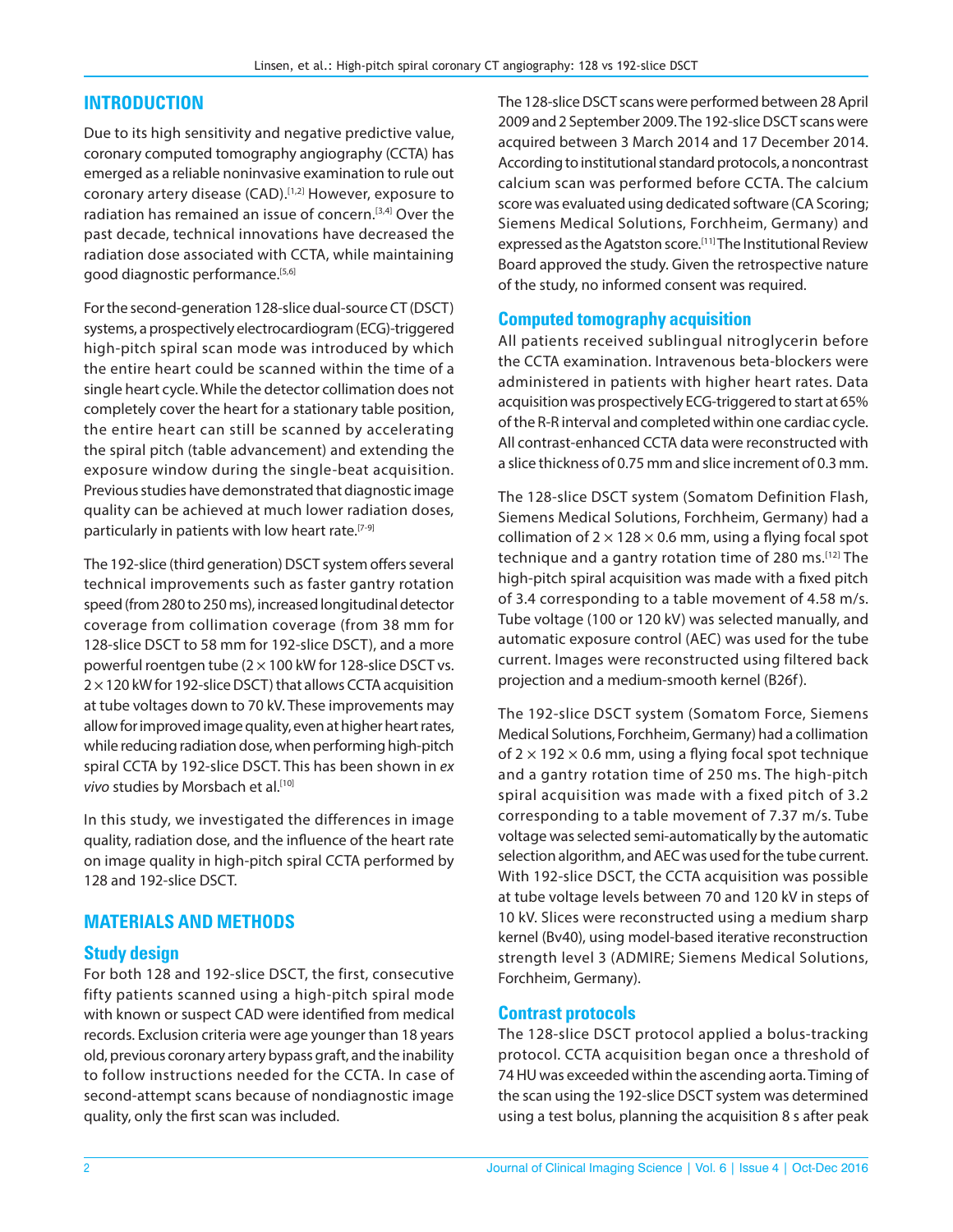enhancement of the test bolus. Most patients (94) were examined using iopromide 370 mg/l (Ultravist 370; Bayer Healthcare, Berlin, Germany), whereas six patients were examined using iodixanol 320 mg/l (Visipaque 320; GE Healthcare, Milwaukee, USA). For simplicity, the latter six patients (all in the 192‑slice DSCT group) were not included in the contrast delivery comparison. The contrast injection was followed by a 45 ml saline chaser.

#### **Objective image quality measurements**

Both objective and subjective image quality was assessed using a dedicated workstation (Syngo.via, Siemens Medical Solutions, Forchheim, Germany). The objective image quality was assessed using the signal‑to‑noise ratio (SNR) and contrast-to-noise ratio (CNR). Segments 1, 2, 3, 5, 6, 7, 8, 11, 13, and 15 were analyzed, in accordance with the coronary artery model of the Society of Cardiovascular Computed Tomography.[13]

Circular regions of interest (ROI), as large as possible, were placed in each coronary segment by one observer. The vessel wall, calcifications, plaques, or stents were carefully avoided. Coronary segments without interpretable lumen due to excessive plaque were excluded from the analysis. For the mean pericardial fat values, two samples near the right and left coronary artery were averaged. To calculate the SNR and CNR, the following formulas were used:[14]

SNR = Mean coronary lumen attenuatio<sup>n</sup> SD coronary lumen attenuation

Mean coronary lumen attenuation  $CNR = \frac{1}{2}$  – mean pericardial fat attenuation SD coronary lumen attenuation

The standard deviation (SD) of each ROI represented the image noise.<sup>[15]</sup> The CNR was calculated for the proximal segments 1, 5, 6, and 11, following the methodology by Achenbach et al.<sup>[16]</sup>

#### **Subjective image quality**

The subjective image quality was assessed independently by two observers blinded to the type of scanner and any other technical or medical information. A five-point Likert scale was used to score the image quality. The following scores were possible: 1 ‑ poor, impaired image quality limited by excessive noise or poor vessel wall definition; 2 ‑ adequate, reduced image quality either poor vessel wall definition or excessive image noise, limitation in low contrast resolution remain evident; 3 ‑ good, effect of image noise, limitations of low contrast resolution, and vessel margin definition are minimal; 4 ‑ very good,

good attenuation of vessel lumen and delineation of vessel walls, relative image noise is minimal, coronary wall definition and low contrast resolution well maintained; 5 ‑ excellent, excellent attenuation of the vessel lumen and clear delineation of vessel walls, limited perceived image noise.[17] For the final analysis of image quality in relation to acquisition properties, a consensus reading was performed for all segments with discordant scores beyond one point.

#### **Radiation dose**

The radiation dose was reported as volume CT dose index (CTDIvol), dose‑length product (DLP), and effective dose (ED). For each patient, the CTDIvol was recorded from the automatically generated patient protocol. The estimated ED was calculated with the formula DLP  $\times$  0.014, using the 0.014 conversion factor for chest radiation (in mSv/Gy/cm) according to the European Guidelines for Multislice Computed Tomography and as adopted in large trials.[18,19]

## **Statistical analyses**

Continuous variables were expressed as mean ± SD or median (range) as appropriate, and categorical variables as frequencies or percentages. Student's *t*‑test or Mann–Whitney U-test was used to compare the patient's characteristics, the amount and infusion rate of contrast, SNR, CNR, and radiation dose. Risk factors were analyzed using Chi-square test. To compare the subjective image quality, Mann–Whitney U‑test was used. The impact of mean heart rate on image quality was assessed by Spearman's rank correlation coefficient. A two-tailed *P* < 0.05 was considered significant. The statistical analyses were performed with SPSS (version 21.0, SPSS Inc., Chicago, IL, USA).

# **RESULTS**

#### **Study population**

The mean age in the 192-slice DSCT group was  $57.1 \pm 9.7$ compared to  $59.9 \pm 10.9$  in 128-slice DSCT group ( $P = 0.175$ ). The mean heart rate during acquisition was higher for 192-slice DSCT (59  $\pm$  7) compared with 128-slice DSCT  $(56 \pm 6; P = 0.045)$  [Table 1]. In the 192-slice DSCT group, eight patients were rescanned due to movement/breathing artifacts (7) or an improperly set scanning coverage (1). Eleven patients were rescanned in the 128‑slice DSCT group due to movement/breathing artifacts (9) or inadequate contrast timing (2) ( $P = 0.447$ ). The second attempt scans were excluded from analysis.

# **Objective image quality**

Mean coronary lumen attenuation was 572 HU for 192‑slice DSCT and 401 HU for 128‑slice DSCT. Mean subcutaneous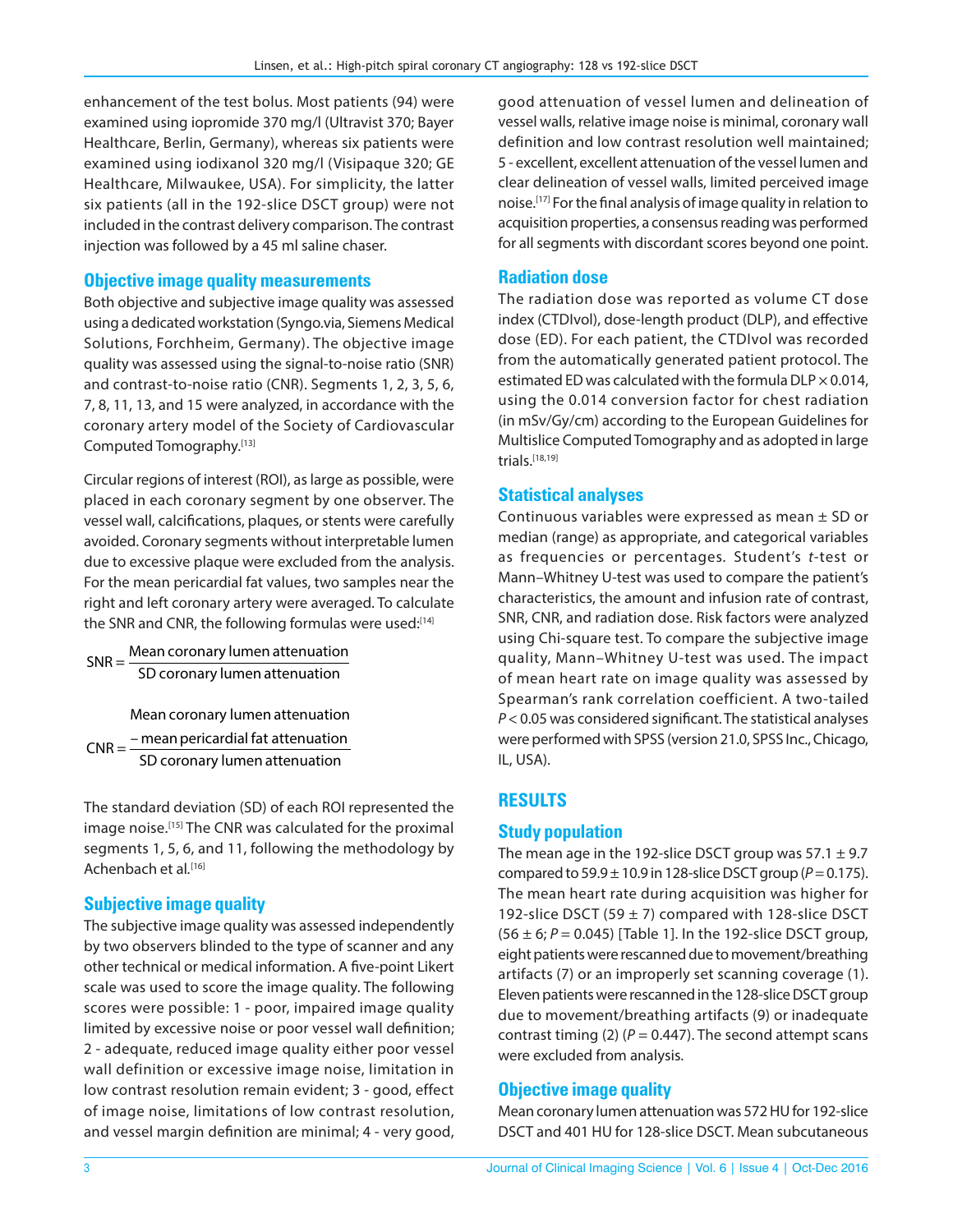fat attenuation was 123 HU for 192-slice DSCT and 107 HU for 128‑slice DSCT. As seen in Table 2, the mean SNR for scans made by 192-slice was higher (18.9  $\pm$  4.3) than that for scans made by 128-slice DSCT  $(11.0 \pm 2.9; P < 0.001)$ . Table 3 shows that the mean CNR was higher for 192-slice DSCT (23.5  $\pm$  4.8) compared to 128-slice DSCT (14.3  $\pm$  4.1;  $P < 0.001$ ).

#### **Subjective image quality**

Out of 500 potentially available coronary segments, 463 were evaluable for the 192‑slice DSCT group and 454 in the 128‑slice DSCT group (*P* = 0.302). The mean subjective image quality score for the 192‑slice DSCT group was 4.2  $\pm$  0.8 compared to 3.0  $\pm$  0.7 in the 128-slice DSCT group (*P* < 0.001). Individual coronary segment scores were better on scans performed by 192‑slice DSCT compared to 128-slice DSCT [Table 4].

#### **Impact of heart rate on image quality**

There was a borderline significant correlation between low heart rate and mean image quality score on a

| <b>Table 1: Baseline patient characteristics</b> |                              |                              |         |
|--------------------------------------------------|------------------------------|------------------------------|---------|
|                                                  | 128-slice DSCT<br>$(n = 50)$ | 192-slice DSCT<br>$(n = 50)$ | P       |
| Age (years)                                      | $59.9 \pm 10.9$              | $57.1 \pm 9.7$               | 0.175   |
| Male $(\% )$                                     | 36 (72)                      | 30(50)                       | 0.024   |
| Weight (kg)                                      | $82.6 \pm 14.9$              | $78.8 \pm 16.1$              | 0.228   |
| Height (cm)                                      | $174.0 \pm 10.1$             | $171.0 \pm 10.1$             | 0.135   |
| BMI $(kq/m2)$                                    | $27.2 \pm 4.3$               | $26.9 \pm 4.7$               | 0.720   |
| Heart rate (/min)                                | $56\pm 6$                    | $59 + 7$                     | 0.045   |
| Agatston calcium score                           | $149.0 \pm 257.4$            | $283.3 \pm 668.0$            | 0.705   |
| Risk factors (%)                                 |                              |                              |         |
| Hypertension                                     | 26 (52)                      | 15 (30)                      | 0.025   |
| Dyslipidemia                                     | 32(64)                       | 14 (28)                      | < 0.001 |
| Diabetes mellitus                                | 7(14)                        | 5(10)                        | 0.538   |
| Smoking                                          | 13 (26)                      | 13 (26)                      | 1.000   |
| Family history                                   | 25 (50)                      | 20 (40)                      | 0.315   |
| Previous stenting                                | 9(18)                        | 3(6)                         | 0.065   |
|                                                  |                              |                              |         |

Average (SD) or absolute numbers (%). BMI: Body mass index, DSCT: Dual‑source computed tomography, SD: Standard deviation

| Table 2: Mean signal-to-noise ratio ratios |                     |                     |         |
|--------------------------------------------|---------------------|---------------------|---------|
| <b>Coronary segment</b>                    | 128-slice DSCT      | 192-slice DSCT      | P       |
| Ascending aorta                            | $16.1 \pm 3.2$ (50) | $19.2 \pm 4.9$ (50) | < 0.001 |
| Proximal RCA (1)                           | $11.8 \pm 5.5$ (48) | $20.5 \pm 6.8$ (49) | < 0.001 |
| Mid RCA $(2)$                              | $10.6 \pm 4.1$ (46) | $19.5 \pm 6.6$ (46) | < 0.001 |
| Distal RCA (3)                             | $10.9 \pm 6.1$ (44) | $18.0 \pm 5.4$ (40) | < 0.001 |
| Left main $(5)$                            | $11.9 \pm 4.6$ (43) | $11.1 \pm 4.8$ (46) | < 0.001 |
| Proximal LAD (6)                           | $11.1 \pm 4.8$ (45) | $20.2 \pm 6.2$ (46) | < 0.001 |
| Mid LAD $(7)$                              | $9.4 \pm 4.0$ (48)  | $18.9 \pm 5.8$ (49) | < 0.001 |
| Distal LAD (8)                             | $8.3 \pm 3.8$ (47)  | $15.3 \pm 5.1$ (46) | < 0.001 |
| Proximal CX (11)                           | $10.3 \pm 3.6$ (47) | $19.5 \pm 4.9(49)$  | < 0.001 |
| Mid CX (13)                                | $10.2 \pm 4.0$ (43) | $19.9 \pm 6.6$ (46) | < 0.001 |
| Distal CX (15)                             | $8.6 \pm 3.6$ (44)  | $17.2 \pm 5.9$ (44) | < 0.001 |
| Mean                                       | $11.0 \pm 2.9$      | $18.9 \pm 4.3$      | < 0.001 |

The numbers between the parentheses in the left rank represent the number of the coronary segment out of the SCCT model. The numbers between the parentheses behind the SNR ratios represent the number of evaluable segments. RCA: Right coronary artery, LAD: Left anterior descending, CX: Circumflex artery, SNR: Signal-to-noise ratio, DSCT: Dual-source<br>computed tomography, SCCT: Society of cardiovascular computed tomography

per-patient analysis 128-slice DSCT ( $r = -0.278; P = 0.051$ ) and less evident for 192‑slice DSCT (*r* = −0.164; P = 0.265) [Figure 1].



**Figure 1:** The Influence of heart rate on image quality. It shows the linear regression plot of mean image quality scores overall coronary segments per patient (y‑axis) against heart rate during computed tomography scanning (x-axis) in 128-slice dual-source computed tomography and 192-slice dual-source computed tomography. The dots represent the individual patients. The lines represent the Spearman's rank correlation coefficient. The lines show that image quality will decrease with higher heart rate. It also shows that 192‑slice dual‑source computed tomography is superior to 128‑slice dual-source computed tomography in coronary computed tomography angiography at all heart rates and maintains good diagnostic image quality at higher heart rates.

| Table 3: Mean contrast-to-noise ratio ratios |                |                 |         |
|----------------------------------------------|----------------|-----------------|---------|
| <b>Coronary segment</b>                      | 128-slice DSCT | 192-slice DSCT  | P       |
| Proximal RCA (1)                             | $14.6 \pm 5.9$ | $24.21 \pm 7.3$ | < 0.001 |
| Left main (5)                                | $14.9 \pm 5.6$ | $23.16 \pm 6.1$ | < 0.001 |
| Proximal LAD (6)                             | $14.1 \pm 5.9$ | $23.96 \pm 6.5$ | < 0.001 |
| Proximal CX (11)                             | $12.9 \pm 4.2$ | $23.1 \pm 5.2$  | < 0.001 |
| Mean                                         | $14.3 \pm 4.1$ | $23.5 \pm 4.8$  | < 0.001 |

The numbers between the parentheses in the left rank represent the number of the coronary segment out of the SCCT model. RCA: Right coronary artery, LAD: Left anterior descending, CX: Circumflex artery, SCCT: Society of cardiovascular computed tomography, DSCT: Dual‑source computed tomography

| Table 4: Mean image quality score per segment following the<br><b>Likert scale</b> |                    |                    |         |
|------------------------------------------------------------------------------------|--------------------|--------------------|---------|
| <b>Coronary segment</b>                                                            | 128-slice DSCT     | 192-slice DSCT     | P       |
| Ascending aorta                                                                    | $3.0 \pm 1.0$ (47) | $4.3 \pm 1.0$ (50) | < 0.001 |
| Proximal                                                                           | $2.5 \pm 1.1$ (45) | $3.8 \pm 1.4$ (50) | < 0.001 |
| <b>RCA (1)</b>                                                                     |                    |                    |         |
| Mid RCA (2)                                                                        | $2.9 \pm 1.2$ (45) | $3.9 \pm 1.3$ (44) | < 0.001 |
| Distal RCA (3)                                                                     | $3.6 \pm 0.9$ (48) | $4.7 \pm 0.6$ (49) | < 0.001 |
| Left main $(5)$                                                                    | $3.4 \pm 0.9$ (50) | $4.7 \pm 0.7$ (49) | < 0.001 |
| Proximal LAD (6)                                                                   | $3.1 \pm 0.7$ (49) | $4.3 \pm 0.9$ (49) | < 0.001 |
| Mid LAD (7)                                                                        | $2.9 \pm 0.7$ (48) | $4.1 \pm 0.9$ (47) | < 0.001 |
| Distal LAD (8)                                                                     | $3.1 \pm 0.9$ (49) | $4.4 \pm 0.9$ (50) | < 0.001 |
| Proximal CX (11)                                                                   | $2.8 \pm 0.8$ (45) | $4.1 \pm 1.0$ (43) | < 0.001 |
| Mid CX (13)                                                                        | $2.7 \pm 0.9$ (28) | $3.7 \pm 1.1$ (32) | 0.003   |
| Mean                                                                               | $3.0 \pm 0.7$      | $4.2 \pm 0.8$      | < 0.001 |

The numbers between the parentheses in the left rank represent the number of the coronary segment out of the SCCT model. The numbers between the parenthese behind the Likert scales represent the number of evaluable segments. Mean Likert scale per segment. RCA: Right coronary artery, LAD: Left anterior descending, CX: Circumflex artery, SCCT: Society of cardiovascular computed tomography, DSCT: Dual‑source computed tomography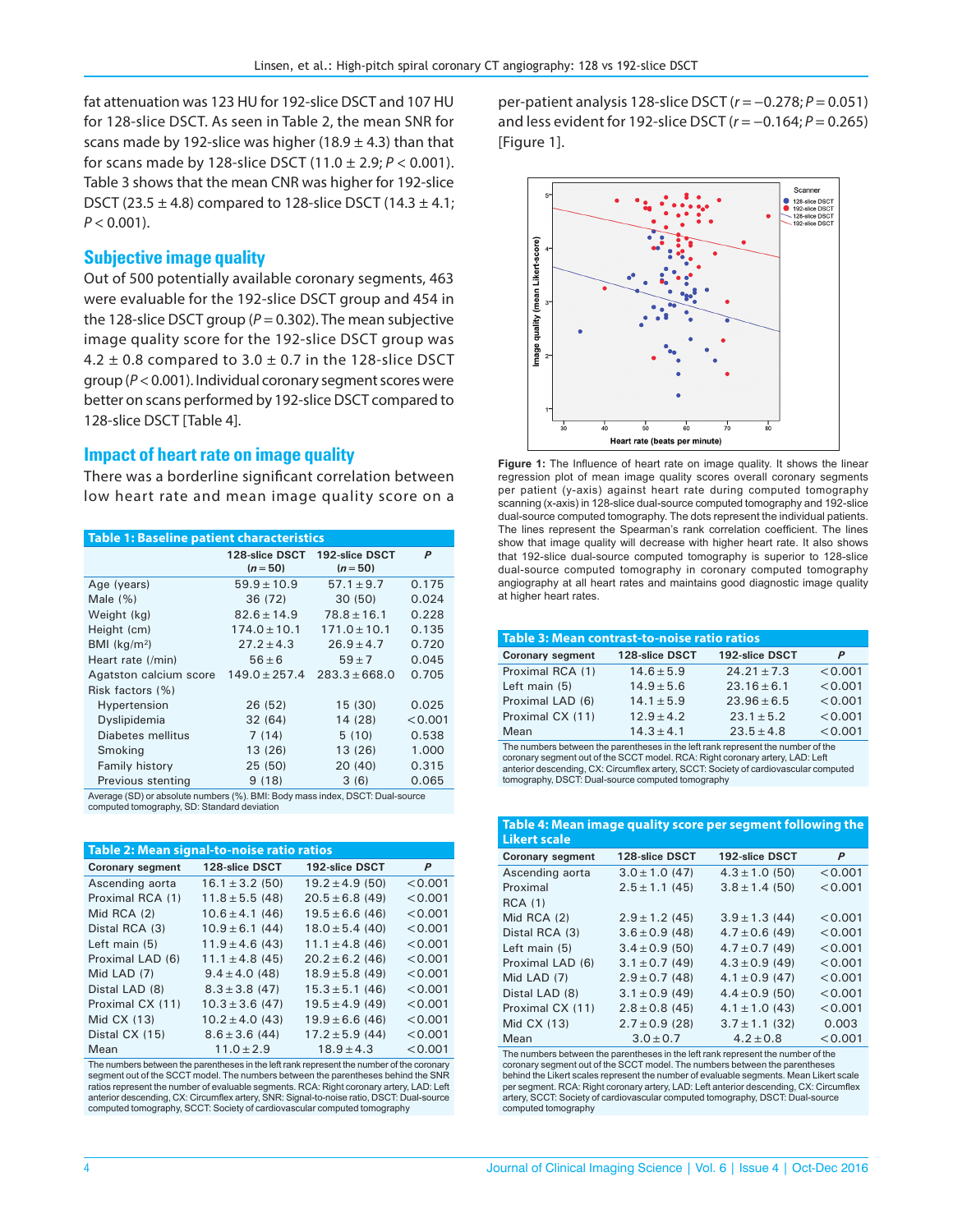#### **Contrast**

By including only patients scanned using iopromide 370 mg/l, the mean amount of contrast was lower for 192-slice DSCT (64.3  $\pm$  4.1 ml compared to 75.6  $\pm$  6.1; *P* < 0.001). The average infusion speed was 5.4 ± 0.2 ml/s for 192‑slice DSCT and 5.9 ± 0.3 for 128‑slice DSCT (*P* < 0.001).

## **Radiation dose**

The radiation dose using 192‑slice DSCT was lower than that at 128-slice DSCT ( $0.6 \pm 0.3$  mSv vs.  $1.2 \pm 0.5$  mSv;  $P < 0.001$ ). The tube voltage used was lower for the 192‑slice DSCT, as 17 scans were made at 70 kV. The scan length was not significantly different [Table 5].

## **DISCUSSION**

The main findings of this paper are that high-pitch spiral CCTA by 192-slice DSCT combined with iterative reconstruction is associated with better image quality and lower exposure to radiation and contrast medium, compared with 128‑slice DSCT.

CCTA has developed as a reliable noninvasive diagnostic tool to assess CAD. In the recent years, there have been numerous technological improvements in CT technology to reduce radiation exposure while maintaining high image quality. As confirmed in our study, the 192‑slice DSCT system allows for a further reduction in radiation dose.<sup>[8,10,20]</sup> With the latest 192-slice DSCT system, it is possible to perform CCTA with a radiation exposure far below 1 mSv in most of the patients. An example of good diagnostic quality imaging at 192‑slice DSCT can be found in Figure 2.

As seen in our study, radiation exposure was lowered by approximately 50% comparing 192‑ and 128‑slice DSCT. This was partly because with 192‑slice DSCT, a more powerful roentgen tube became available. This allowed CCTA at 70 kV rather than 100 kV at 128‑slice DSCT.

The improvement in image quality with the 192‑slice DSCT system is multifactorial. Faster rotation speed and wider

coverage lower the sensitivity for motion artifacts. At lower tube voltage, the photoelectronic effect of iodine results in a higher signal and improved contrast with surrounding tissues. While on the other hand, the higher tube current avoids image noise, also iterative reconstruction algorithms contributed to improved SNR and CNR with 192‑slice DSCT. In our study, we used a mean of 64 ml iodine contrast while contrast medium volumes in similar studies ranged from 10 to around 60 ml using 80 kV as the lowest tube voltage.<sup>[21,22]</sup>

Similar to the findings by Ghadri et al., we did not observe a significant correlation between heart rate and image quality while using the high‑pitch spiral scan mode, particularly for the 192-slice DSCT system.<sup>[23]</sup> There seems to be a negative tendency but, like the study by Ghadri et al., most likely this study is insufficiently powered to show a significant correlation.

Our results have to be evaluated in light of some limitations. The study is based on a historical comparison, and there is



**Figure 2:** A 67-year old female with symptoms related to angina and an Agatston score of 632, a BMI of 24.3 kg/m2, and a heart rate during scanning of 67 beats per minute. (a) An example of a volume rendered multiplanar reconstruction of the right coronary artery (RCA) from a coronary computed tomography angiography performed at 192-slice dual-source computed tomography using a tube voltage of only 70 kV. (b) The same RCA in curved multiplanar reconstruction. Both demonstrate superior diagnostic image quality despite the low kV settings.

| <b>Table 5: Radiation dose</b> |                  |                  |         |
|--------------------------------|------------------|------------------|---------|
|                                | 128-slice DSCT   | 192-slice DSCT   | P       |
| Tube voltage (kV)              | $112.0 \pm 9.9$  | $79.4 \pm 9.6$   |         |
| 70                             | O                | 17(34)           | < 0.001 |
| 80                             | 0                | 23(46)           |         |
| 90                             | O                | 8(16)            |         |
| 100                            | 20(40)           | 1(2)             |         |
| 120                            | 30(60)           | 1(2)             |         |
| Effective tube current (mAs)   | $333.7 \pm 74.9$ | $528.2 \pm 74.9$ | < 0.001 |
| Scan length in z-axis (mm)     | $117.5 \pm 12.3$ | $121.4 \pm 9.4$  | 0.082   |
| CTDIvol (mGy)                  | $4.7 \pm 1.8$    | $2.5 \pm 1.2$    | < 0.001 |
| DLP (mGy $\times$ cm)          | $84.0 \pm 33.4$  | $41.3 \pm 20.5$  | < 0.001 |
| ED (mSv)                       | $1.2 \pm 0.5$    | $0.6 \pm 0.3$    | < 0.001 |

Absolute numbers (%), kV: Kilovolt, mAs: Milliampere-second, CTDIvol: Volume computed tomography dose index, mGy: Milligray, DLP: Dose-length product, ED: Effective dose, DSCT: Dual-source computed tomography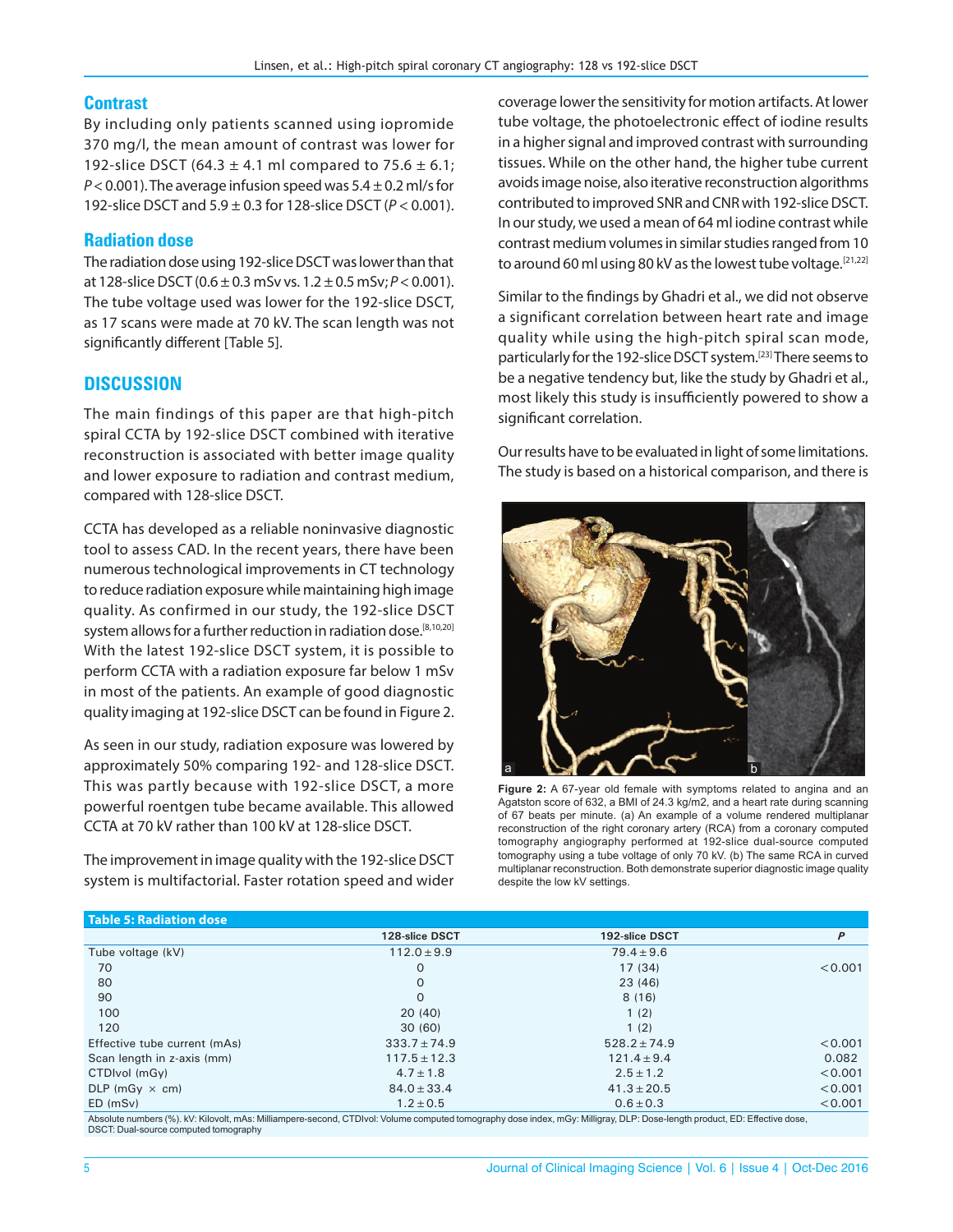no guarantee that the populations are entirely comparable. In addition, experience with the performance of high-pitch spiral CCTA has increased over time. Improvement of image quality may be multifactorial, and not just the result of improved scanner hardware. Because the difference in attenuation between iodine and other tissues increases at lower kV tube setting, the attenuation values in the coronary lumen were higher for 192‑slice DSCT despite the lower amounts of administrated contrast medium. The more robust capabilities for high-quality low tube voltage scanning in a less strictly selected population may bode well for the routine implementation of high-pitch spiral CCTA.

Furthermore, iterative reconstruction techniques were not yet available when 128‑slice DSCT was introduced at our center. The use of iterative reconstruction for the 192‑slice DSCT system further improved the SNR and CNR using algorithms which permit a decoupling of spatial resolution and noise.<sup>[24-26]</sup>

# **CONCLUSIONS**

High-pitch spiral CCTA on the 192-slice DSCT system results in higher image quality while the radiation dose is further reduced compared to 128‑slice DSCT. The 192‑slice DSCT system also allows for the use of the high-pitch spiral scan mode in patients with higher heart rates while maintaining good diagnostic image quality.

#### **Financial support and sponsorship** Nil.

#### **Conflicts of interest**

Marcel L. Dijkshoorn: Consultant Siemens Medical Solutions. Koen Nieman: Institutional Research support from Bayer Healthcare, GE Healthcare, Siemens Medical Solutions.

## **REFERENCES**

- 1. Meijboom WB, Meijs MF, Schuijf JD, Cramer MJ, Mollet NR, van Mieghem CA, et al. Diagnostic accuracy of 64‑slice computed tomography coronary angiography: A prospective, multicenter, multivendor study. J Am Coll Cardiol 2008;52:2135‑44.
- 2. Hong YJ, Kim SJ, Lee SM, Min PK, Yoon YW, Lee BK, et al. Low-dose coronary computed tomography angiography using prospective ECG‑triggering compared to invasive coronary angiography. Int J Cardiovasc Imaging 2011;27:425‑31.
- 3. Einstein AJ, Henzlova MJ, Rajagopalan S. Estimating risk of cancer associated with radiation exposure from 64-slice computed tomography coronary angiography. JAMA 2007;298:317‑23.
- 4. Alkadhi H, Leschka S. Radiation dose of cardiac computed tomography – What has been achieved and what needs to be done. Eur Radiol 2011;21:505‑9.
- 5. Khan AN, Khosa F, Shuaib W, Nasir K, Blankstein R, Clouse M. Effect

of Tube voltage (100 vs 120 kVp) on radiation dose and image quality using prospective gating 320 row multi‑detector computed tomography angiography. J Clin Imaging Sci 2013;3:62.

- 6. LaBounty TM, Leipsic J, Poulter R, Wood D, Johnson M, Srichai MB, et al*.* Coronary CT angiography of patients with a normal body mass index using 80 kVp versus 100 kVp: A prospective, multicenter, multivendor randomized trial. AJR Am J Roentgenol 2011;197:W860-7.
- 7. Bischoff B, Meinel FG, Del Prete A, Reiser MF, Becker HC. High-pitch coronary CT angiography in dual‑source CT during free breathing vs. breath holding in patients with low heart rates. Eur J Radiol 2013;82:2217‑21.
- 8. Meyer M, Haubenreisser H, Schoepf UJ, Vliegenthart R, Leidecker C, Allmendinger T, et al. Closing in on the K edge: Coronary CT angiography at 100, 80, and 70 kV-initial comparison of a second-versus a third-generation dual-source CT system. Radiology 2014;273:373-82.
- 9. Deseive S, Pugliese F, Meave A, Alexanderson E, Martinoff S, Hadamitzky M, et al*.* Image quality and radiation dose of a prospectively electrocardiography-triggered high-pitch data acquisition strategy for coronary CT angiography: The multicenter, randomized PROTECTION IV study. J Cardiovasc Comput Tomogr 2015;9:278-85.
- 10. Morsbach F, Gordic S, Desbiolles L, Husarik D, Frauenfelder T, Schmidt B, et al. Performance of turbo high-pitch dual-source CT for coronary CT angiography: First *ex vivo* and patient experience. Eur Radiol 2014;24:1889‑95.
- 11. Agatston AS, Janowitz WR, Hildner FJ, Zusmer NR, Viamonte M Jr., Detrano R. Quantification of coronary artery calcium using ultrafast computed tomography. J Am Coll Cardiol 1990;15:827‑32.
- 12. Flohr TG, Stierstorfer K, Ulzheimer S, Bruder H, Primak AN, McCollough CH. Image reconstruction and image quality evaluation for a 64‑slice CT scanner with z‑flying focal spot. Med Phys 2005;32:2536‑47.
- 13. Leipsic J, Abbara S, Achenbach S, Cury R, Earls JP, Mancini GJ, et al. SCCT guidelines for the interpretation and reporting of coronary CT angiography: A report of the Society of Cardiovascular Computed Tomography Guidelines Committee. J Cardiovasc Comput Tomogr 2014;8:342‑58.
- 14. Cademartiri F, La Grutta L, Runza G, Palumbo A, Maffei E, Mollet NR, et al.Influence of convolution filtering on coronary plaque attenuation values: Observations in an *ex vivo* model of multislice computed tomography coronary angiography. Eur Radiol 2007;17:1842‑9.
- 15. Ripsweden J, Brismar TB, Holm J, Melinder A, Mir-Akbari H, Nilsson T, et al. Impact on image quality and radiation exposure in coronary CT angiography: 100 kVp versus 120 kVp. Acta Radiol 2010;51:903‑9.
- 16. Achenbach S, Giesler T, Ropers D, Ulzheimer S, Anders K, Wenkel E, et al. Comparison of image quality in contrast-enhanced coronary‑artery visualization by electron beam tomography and retrospectively electrocardiogram‑gated multislice spiral computed tomography. Invest Radiol 2003;38:119‑28.
- 17. Leipsic J, Labounty TM, Heilbron B, Min JK, Mancini GB, Lin FY, et al. Adaptive statistical iterative reconstruction: Assessment of image noise and image quality in coronary CT angiography. AJR Am J Roentgenol 2010;195:649‑54.
- 18. The 2007 recommendations of the international commission on radiological protection. ICRP publication 103. Ann ICRP 2007;37:1‑332.
- 19. Hausleiter J, Meyer T, Hermann F, Hadamitzky M, Krebs M, Gerber TC, et al. Estimated radiation dose associated with cardiac CT angiography. JAMA 2009;301:500‑7.
- 20. Hell MM, Bittner D, Schuhbaeck A, Muschiol G, Brand M, Lell M, et al. Prospectively ECG-triggered high-pitch coronary angiography with third-generation dual-source CT at 70 kVp tube voltage: Feasibility, image quality, radiation dose, and effect of iterative reconstruction. J Cardiovasc Comput Tomogr 2014;8:418‑25.
- 21. Schuhbaeck A, Achenbach S, Layritz C, Eisentopf J, Hecker F, Pflederer T,